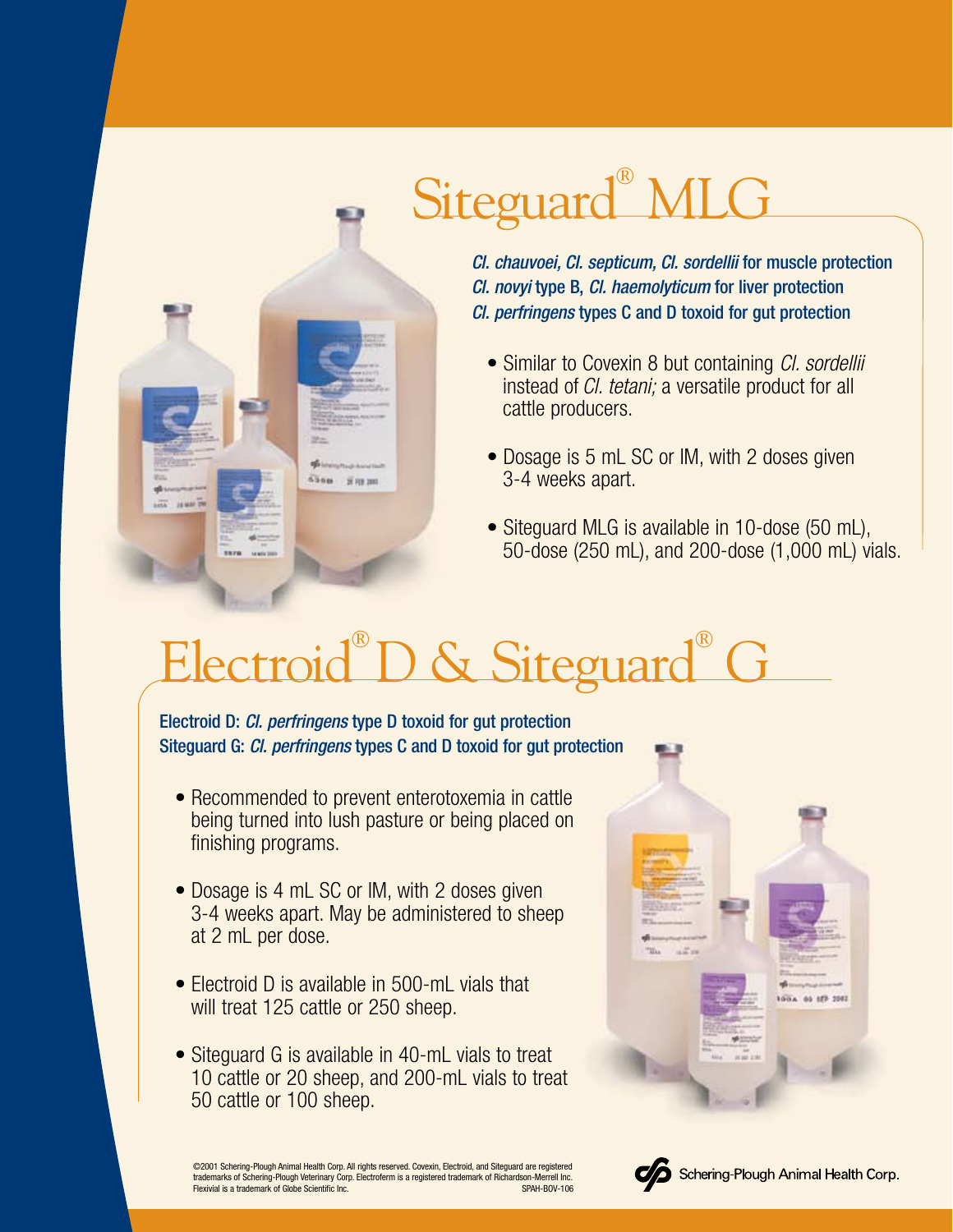

## High-Quality Products to Protect Against High-Mortality Clostridial Infections

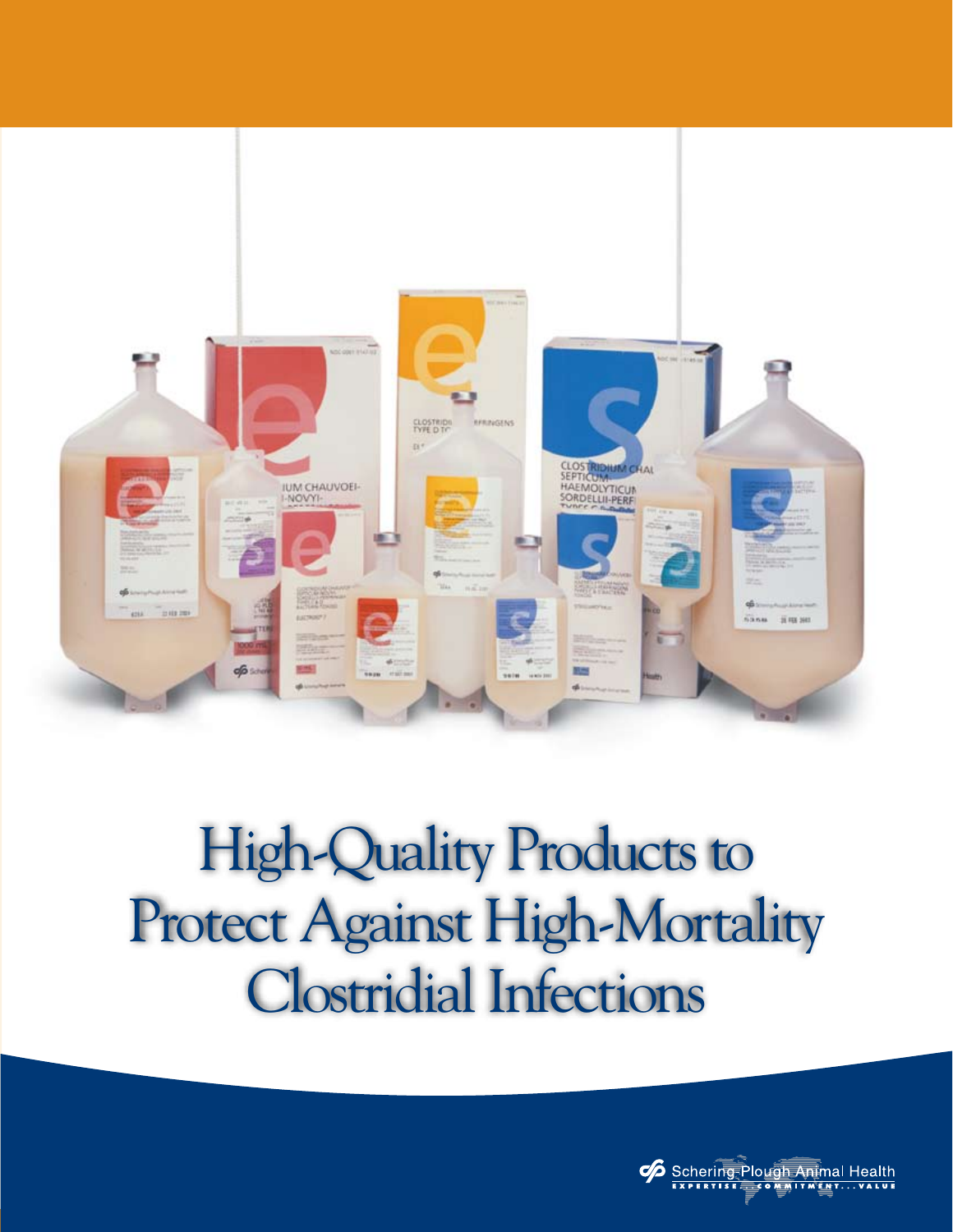# Use the Best Defen

#### Clostridial Bacterin-Toxoids from Schering-Plough Animal Health

- Vaccine production utilizes a unique ultra-filtration technology. This manufacturing process removes the lower molecular weight "impurities" in antigens to deliver a more pure product.
- Highly flexible and collapsible Flexivial™ packaging allows hanging of the vial and efficient disposal.
- Easy-to-use delivery system offers a high level of convenience while minimizing the chances for contamination.
- Bilingual dosage and administration instructions available to overcome language barriers.
- Labeled for subcutaneous or intramuscular administration to meet the needs of today's cattle industry.

#### Clostridial Diseases of Cattle and the Products to Help Prevent Them

|                                            | Covexin 8 | Electroid 7 | <b>Siteguard MLG</b> | <b>Electroid D</b> | <b>Siteguard G</b> |
|--------------------------------------------|-----------|-------------|----------------------|--------------------|--------------------|
| <b>Muscle Infection</b><br>(Black Leg)     |           |             |                      |                    |                    |
| Cl. chauvoei                               |           |             |                      |                    |                    |
| Cl. septicum                               |           |             |                      |                    |                    |
| Cl. sordellii                              |           |             |                      |                    |                    |
| Cl. tetani                                 |           |             |                      |                    |                    |
| Liver Infection<br>(Red Water)             |           |             |                      |                    |                    |
| Cl. novyi type B                           |           |             |                      |                    |                    |
| Cl. haemolyticum                           |           |             |                      |                    |                    |
| <b>Gut Infection</b><br>(Purple Gut)       |           |             |                      |                    |                    |
| Cl. perfringens types C and D <sup>*</sup> |           |             |                      |                    |                    |
|                                            |           |             |                      |                    |                    |

\*The combination of *Cl. perfringens* types C and D in Schering-Plough Animal Health bacterin-toxoids may provide immunity against *Cl. perfringens* type B also.